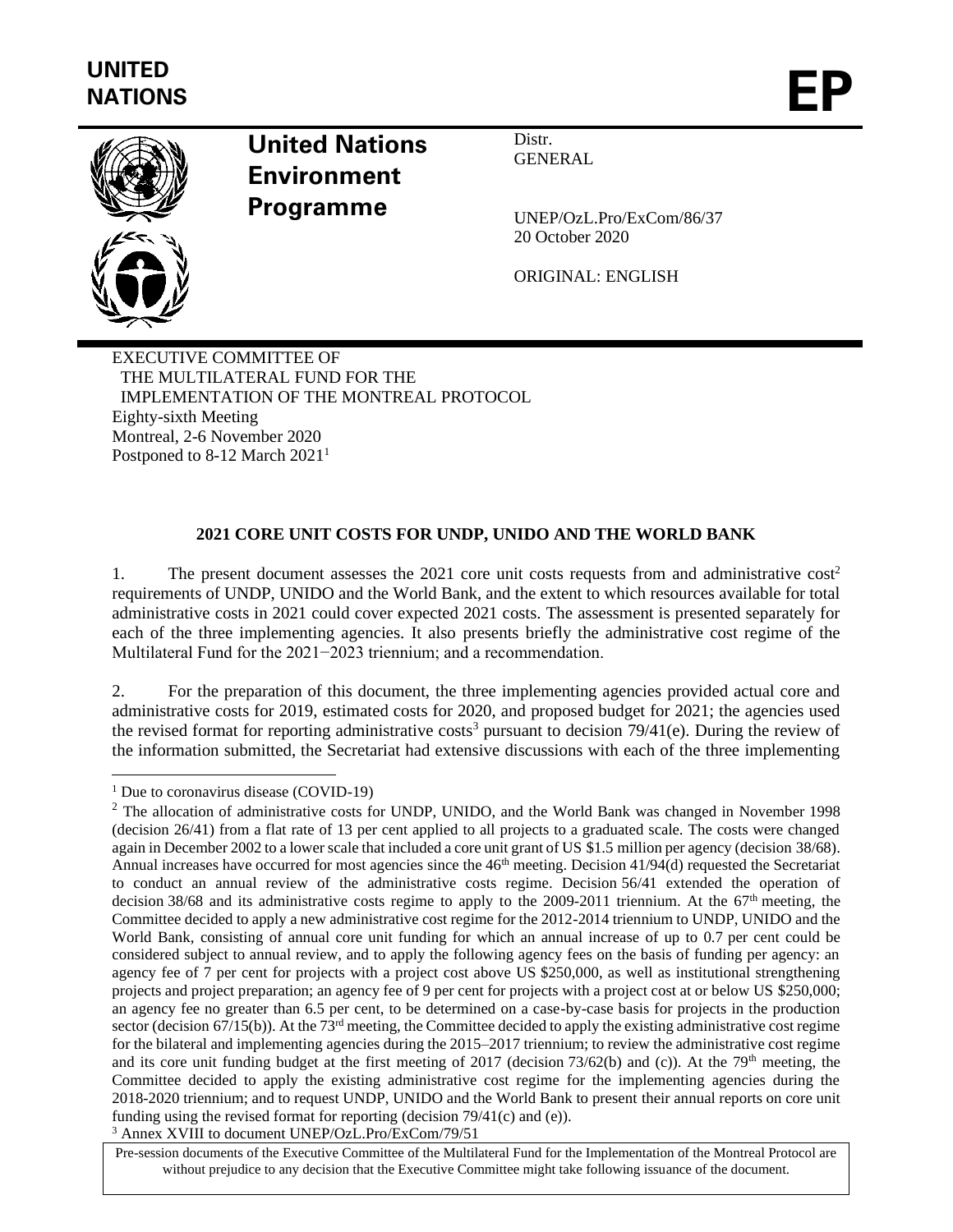agencies, where all issued were satisfactorily addressed. The Secretariat notes with appreciation the collaboration provided by the three implementing agencies.

3. To facilitate the review by the Executive Committee, the core unit budget data and other administrative costs for each implementing agency is presented in the main document for the last three years, while historical data from 2011 is contained in Annex I to the present document.

## **UNDP**

4. The Executive Committee approved the 2020 request for core unit funding for UNDP at US \$2,098,458 (decision 84/61(b)). Table 1 presents the core unit budget and administrative costs provided by UNDP from 2017 to 2021.

| <b>Cost item</b>                                | 2017          | 2018                    | 2019          | 2020          |                  | 2021         |
|-------------------------------------------------|---------------|-------------------------|---------------|---------------|------------------|--------------|
|                                                 | <b>Actual</b> | <b>Actual</b>           | <b>Actual</b> | <b>Budget</b> | <b>Estimated</b> | Proposed     |
| A. Core unit                                    |               |                         |               |               |                  |              |
| Core unit personnel and contractual staff       | 2,305,838     | 2,375,437               | 2,379,866     | 2,520,101     | 2,451,262        | 2,524,800    |
| Travel (staff and consultants)                  | 173,099       | 176,170                 | 182,129       | 194,227       | 20,000           | 150,000      |
| Space (rent and common costs)                   | 162,982       | 164,998                 | 153,176       | 181,910       | 160,835          | 168,877      |
| Equipment supplies and other costs              | 9,196         | 12,146                  | 8,351         | 20,000        | 15,000           | 10,000       |
| (computers, supplies, etc.)                     |               |                         |               |               |                  |              |
| Contractual services (firms)                    | 24,547        | 13,510                  | 24,300        | 25,000        | 5,000            | 25,000       |
| Reimbursement of central services for core      | 308,375       | 381,004                 | 240,968       | 350,000       | 250,000          | 250,000      |
| unit staff                                      |               |                         |               |               |                  |              |
| Adjustments $(+)$ = underuse and $-$ = overrun) |               | $-929,036$ $-1,053,880$ | $-904,918$    | $-1,192,781$  | $-803,638$       | $-1,015,528$ |
| Return of funds $($ - $=$ returned funds)       | $\Omega$      |                         |               |               |                  |              |
| A. Sub-total core unit costs*                   | 2,055,000     | 2,069,385               | 2,083,871     | 2,098,458     | 2,098,459        | 2,113,148    |
| <b>B.</b> Agency support costs/implementation   |               |                         |               |               |                  |              |
| Reimbursement of country offices and            | 1,749,877     | 2,214,588               | 488,288       | 1,925,000     | 742,500          | 742,500      |
| national execution, including overheads         |               |                         |               |               |                  |              |
| Executing agency support cost (internal),       | $\theta$      | $\Omega$                | $\Omega$      | $\Omega$      | $\theta$         | $\theta$     |
| including overheads                             |               |                         |               |               |                  |              |
| Financial intermediaries, including overheads   | $\Omega$      | $\Omega$                | $\theta$      | $\Omega$      | $\theta$         | $\theta$     |
| Reimbursement of central services for core      |               |                         |               |               |                  |              |
| unit staff (including overhead)                 |               |                         |               |               |                  |              |
| Cost recovery                                   | 308,375       | 381,004                 | 240,968       | 350,000       | 250,000          | 250,000      |
| Adjustments $(+)$ = overrun and $-$ = underuse) | 929,036       | 1,053,880               | 904,918       | 1,192,781     | 803,638          | 1,015,528    |
| Project costs $(-1)$ to be deducted and thus    | 0             | $\Omega$                | $\Omega$      | $\theta$      | $\Omega$         |              |
| removed)                                        |               |                         |               |               |                  |              |
| B. Sub-total agency support costs/              | 2,987,288     | 3,649,473               | 1,634,174     | 3,467,781     | 1,796,138        | 2,008,028    |
| implementation costs                            |               |                         |               |               |                  |              |
| Grand total $(A + B)$                           | 5,042,289     | 5,718,858               | 3.718.046     | 5,566,239     | 3.894.597        | 4.121.176    |

| Table 1. Core unit budget data and other administrative costs for 2017 to 2021 for UNDP (US \$) |  |  |  |
|-------------------------------------------------------------------------------------------------|--|--|--|
|                                                                                                 |  |  |  |

 $*$  The cost of the core unit is higher than the allowed subtotal of US \$2,055,000 in 2017, US \$2,069,385 in 2018, US \$2,083,871 in 2019, and US \$2,098,459 in 2020. An adjustment line and a negative adjustment were, therefore, introduced to arrive at the required ceiling. A corresponding positive adjustment is also provided under agency support costs/implementation to ensure that the total costs incurred for administrative costs also reflect the amount exceeded by the agency.

## Core unit costs

5. UNDP's request of US \$2,113,148 for its 2021 core unit budget represents a 0.7 per cent increase in the budget approved for 2020. UNDP expects the costs of its core unit to exceed this amount by US \$1,015,528 (indicated as "Adjustment" in Table 1). UNDP has normally exceeded its budget allocation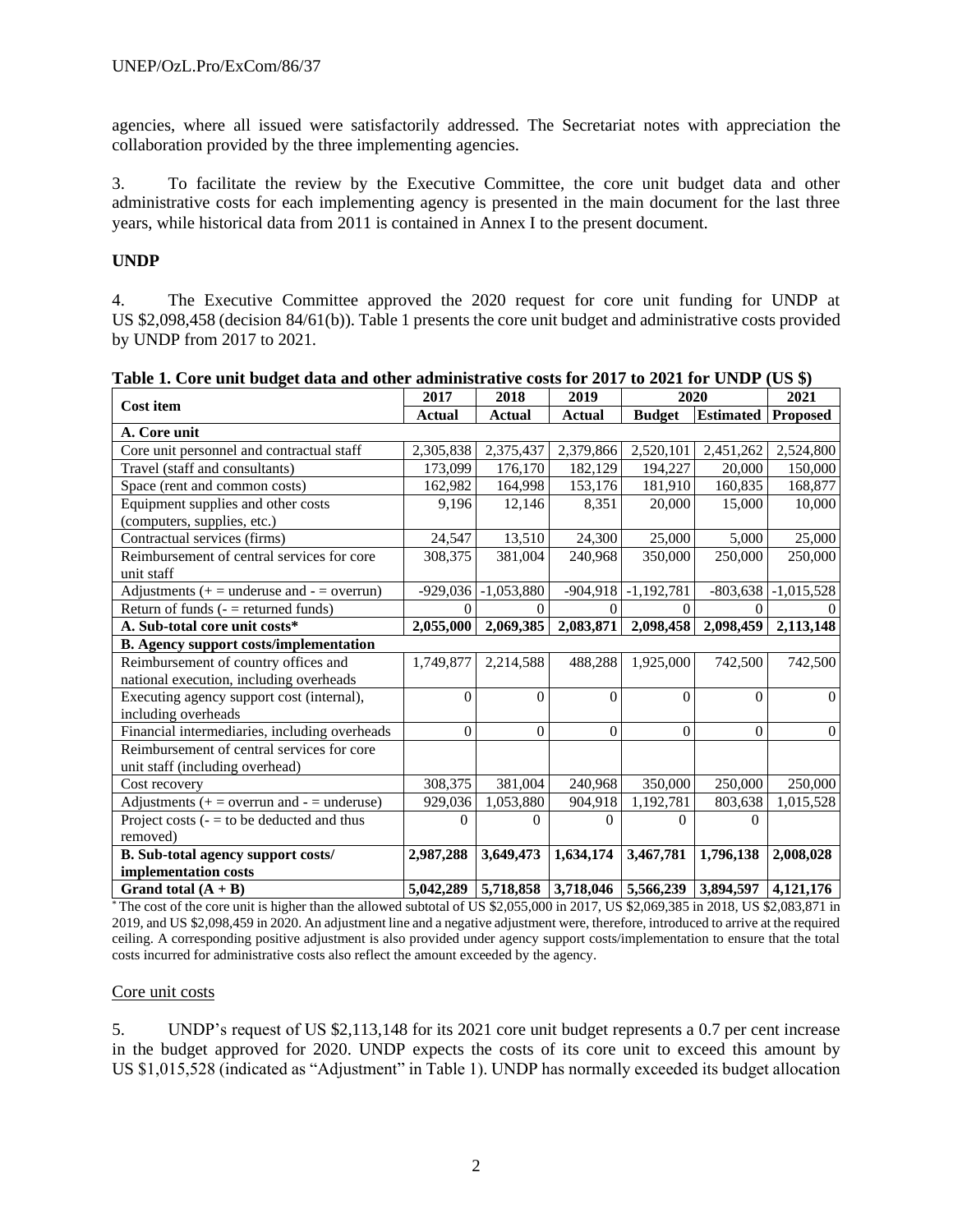for its core unit<sup>4</sup> and recouped those costs from support costs earned through implementing Multilateral Fund projects.

- 6. UNDP's proposed 2021 core unit budget consists of:
	- (a) Staff salaries, represents 81.0 per cent of the total budget. Salaries remains in the same range as for the past six years;
	- (b) Reimbursement of central services represents 8.0 per cent of the total budget. The budgeted amount (US \$350,000) is higher than the actual cost in 2019 (US \$240,968); UNDP explained that the decrease in amount budgeted for 2019 was due to delays in the approval of tranches of stage II of the HCFC phase-out management plan for China, which were approved intersessionally for the  $85<sup>th</sup>$  meeting, and impact on the delivery of activities in 2020 due to the COVID-19 pandemic. These facts had been taken into account in estimating the budgeted amount for 2021;
	- (c) Space rental represents 5.4 per cent of the total budget. Space and contractual service costs are budgeted at higher levels than the estimated costs for 2020, and equipment costs are budgeted at lower levels than the estimated costs for 2020. UNDP indicated that consultations are underway within the organisation on the medium-term and long-term impact of the COVID-19 pandemic; and
	- (d) Travel represents 4.8 per cent of the total budget. The proposed travel budget (US \$150,000) is an 18.0 per cent decrease over the actual 2019 costs (US \$182,129). UNDP indicated that it continues to take steps to minimise the travel costs and number of participants/duration of participation at meetings, to the extent feasible.

## Total administrative costs

7. UNDP expects administrative costs to amount to US \$4,121,176 in 2021, slightly above the estimated 2020 costs of US \$3,894,597.

8. The level of funding for reimbursement of country offices and national execution is expected to be at the same level as the estimated costs in 2020 (US \$742,500). This is higher than the actual costs of 2019 (US \$488,288) but lower than the range of costs between 2011 and 2018 (US \$2,442,896 in 2013 to US \$1,472,814 in 2016).

9. The expected resources available to UNDP for administrative costs include the core unit costs and the agency support costs plus any balance of income for administrative costs not previously used. Agency support costs are made available to UNDP only after approved project costs are disbursed. Table 2 presents this information for 2017 to 2020.

| Table 2. Assessment of availability of income for future administrative costs for UNDP (US \$) |  |  |  |  |  |  |
|------------------------------------------------------------------------------------------------|--|--|--|--|--|--|
|------------------------------------------------------------------------------------------------|--|--|--|--|--|--|

| <b>Description</b>                            | 2017      | 2018      | 2019      | $2020*$   |
|-----------------------------------------------|-----------|-----------|-----------|-----------|
| Net agency support costs plus core unit costs | 4.554.428 | 5.007.070 | 2.829.316 | 4.926.139 |
| Total administrative cost                     | 5.042.289 | 5.718.858 | 3.718.046 | 3,894,597 |

<sup>&</sup>lt;sup>4</sup> On five occasions over the past eight years, the level of core unit costs exceeded more than US \$800,000: US \$837,220 in 2012, US \$849,676 in 2013, US \$929,036 in 2017, US \$1,053,880 in 2018, and US \$904,918 in 2019. In 2020, UNDP will exceed its costs by US \$803,638 (about 38 per cent over budget).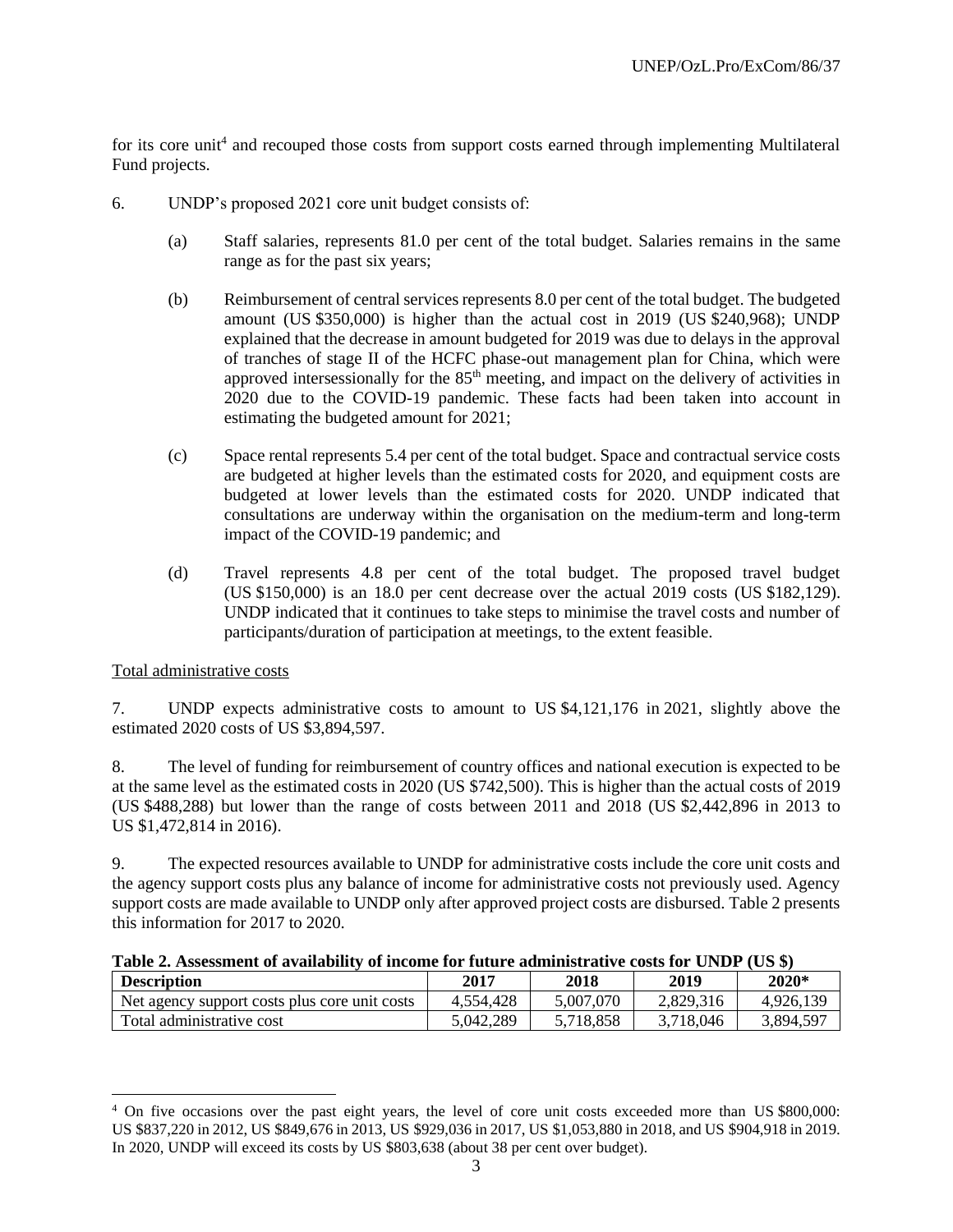| <b>Description</b> | 2017          | <b>2018</b> | 2019        | 2020*      |
|--------------------|---------------|-------------|-------------|------------|
| Balance per year   | '.862<br>487، | .788)       | (888, 730)  | 1.031.542  |
| Running balance    | 359,584       | 352,203     | (1,240,933) | (209, 391) |

<sup>\*</sup> Including agency support costs approved at the 85<sup>th</sup> meeting, and the value of agency support costs and core unit costs from submissions to the 86<sup>th</sup> meeting.

10. Based on the analysis presented in Table 2, at the end of 2020 UNDP could have a negative accumulated balance amounting to US \$209,391. In 2021, UNDP would have to generate at least US \$4,330,567 in agency support costs and core unit costs to cover its expected total administrative costs of US \$4,121,176.

## **UNIDO**

11. The Executive Committee approved the 2020 request for core unit funding for UNIDO at US \$2,098,458 (decision 84/61(b)). Table 3 presents the core unit budget and administrative costs provided by UNIDO from 2017 to 2021.<sup>5</sup> The figures listed as "actual" are based on a model prepared by UNIDO to estimate the support cost of the Montreal Protocol unit pursuant to decision 56/41.<sup>6</sup>

|                                                 | 2017       | 2018           | 2019      |               | 2020             | 2021            |
|-------------------------------------------------|------------|----------------|-----------|---------------|------------------|-----------------|
| <b>Cost item</b>                                | Actual     | Actual         | Actual    | <b>Budget</b> | <b>Estimated</b> | <b>Proposed</b> |
| A. Core unit                                    |            |                |           |               |                  |                 |
| Core unit personnel and contractual staff       | 1,501,300  | 1,307,624      | 1,351,602 | 1,307,800     | 1,317,600        | 1,294,600       |
| Travel (staff and consultant)                   | 157,800    | 196,736        | 137,864   | 168,500       | 21,000           | 121,700         |
| Space (rent and common costs)                   | 76,600     | 80,548         | 84,323    | 83,100        | 71,200           | 73,900          |
| Equipment supplies and other costs              | 48,000     | 33,842         | 63,164    | 56,800        | 39,400           | 48,000          |
| (computers, supplies, etc.)                     |            |                |           |               |                  |                 |
| Contractual services (firms)                    | 4,900      | 580            | 6,356     | 17,100        | 2,400            | 16,700          |
| Reimbursement of central services for core      | 471,600    | 442,123        | 464,626   | 535,700       | 472,800          | 467,100         |
| unit staff                                      |            |                |           |               |                  |                 |
| Adjustments $(+)$ = underuse and $-$ = overrun) | $-205,200$ | 7,931          | $-24,066$ | $-70,542$     | $\overline{0}$   | $\Omega$        |
| Return of funds $($ – $=$ returned funds)       | $\Omega$   | $-7,931$       | 0         | $\Omega$      | $\theta$         | $\Omega$        |
| A. Sub-total core unit costs*                   | 2,055,000  | 2,061,454      | 2,083,870 | 2,098,458     | 1,924,400        | 2,022,000       |
| <b>B.</b> Agency support costs/implementation   |            |                |           |               |                  |                 |
| Reimbursement of country offices and            | 584,300    | 729,854        | 1,339,603 | 815,600       | 1,240,400        | 1,444,000       |
| national execution, including overheads         |            |                |           |               |                  |                 |
| Executing agency support cost (internal),       | 1,703,200  | 1,354,611      | 1,386,593 | 2,042,600     | 1,374,100        | 1,586,200       |
| including overheads                             |            |                |           |               |                  |                 |
| Financial intermediaries, including overheads   | $\Omega$   | $\Omega$       | $\Omega$  | $\theta$      | $\Omega$         | $\Omega$        |
| Reimbursement of central services for core      |            |                |           |               |                  |                 |
| unit staff (including overhead)                 |            |                |           |               |                  |                 |
| Cost recovery                                   | $\Omega$   | $\overline{0}$ | $\Omega$  | $\Omega$      | $\Omega$         | $\overline{0}$  |
| Adjustments $(+)$ = overrun and $-$ = underuse) | 205,200    | $\Omega$       | 24,066    | 70,542        | $\theta$         | $\mathbf{0}$    |
| Project costs $(-1)$ to be deducted and thus    | $-134,800$ | $-136,283$     | $-38,099$ | $\Omega$      | $\boldsymbol{0}$ | $\Omega$        |
| removed)                                        |            |                |           |               |                  |                 |

**Table 3. Core unit budget data and other administrative costs for 2017 to 2021 for UNIDO (US \$)**

<sup>5</sup> UNIDO has never had an appropriate cost centre accounting system that could facilitate reporting based on actual data with an audit trail. UNIDO has indicated that an alignment was established in 2017 to reflect the total administrative costs, including those which as per current UNIDO methodology may have been termed as possible project-related administrative costs.

<sup>&</sup>lt;sup>6</sup> UNIDO was requested to provide the assumption for its administrative costs model, and in future requests for core unit funding to furnish administrative cost information distinguishing project-related activities from administrative costs. Subsequently, through decision 59/28(c), the Executive Committee took note of the methodology for identifying project-related costs in UNIDO's annual report on administrative costs (UNEP/OzL.Pro/ExCom/60/51).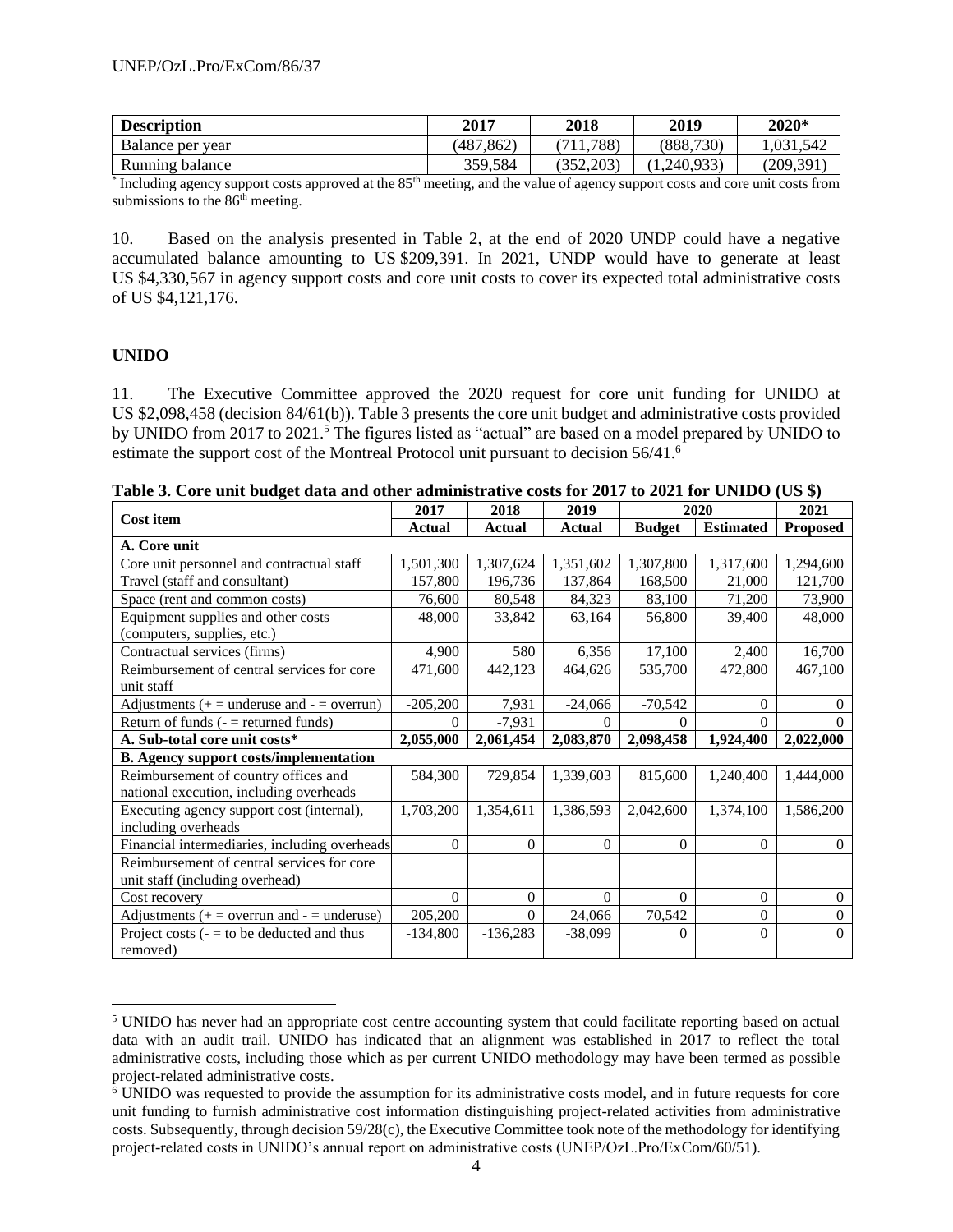| Cost item                                 | 2017      | 2018      | 2019      |               | 2020             | 2021            |
|-------------------------------------------|-----------|-----------|-----------|---------------|------------------|-----------------|
|                                           | Actual    | Actual    | Actual    | <b>Budget</b> | <b>Estimated</b> | <b>Proposed</b> |
| <b>B.</b> Sub-total agency support costs/ | 2,357,900 | 1,948,182 | 2.712.163 | 2.928.742     | 2.614.500        | 3.030.200       |
| implementation costs                      |           |           |           |               |                  |                 |
| Grand total $(A + B)$                     | 4.412.900 | 4.009.636 | 4,796,033 | 5.027.200     | 4.538,900        | 5.052,200       |

\* The cost of the core unit is higher than the allowed subtotal of US \$2,055,000 in 2017 and US \$2,083,870 in 2019. An adjustment line and a negative adjustment were, therefore, introduced to arrive at the required ceiling. A corresponding positive adjustment is also provided under agency support costs/implementation to ensure that the total costs incurred for administrative costs also reflect the amount exceeded by the agency.

#### Core unit costs

12. UNIDO's request of US \$2,022,000 for its 2021 core unit budget represents a 3.6 per cent decrease in the budget approved for 2020 (a reduction of US \$76,458).

- 13. UNIDO's proposed 2021 core unit budget consists of:
	- (a) Staff salaries represents 64.0 per cent of the total budget (8.2 staff members). In 2020, the staff estimated budget was 68.0 per cent of the overall budget (ranging from 61.0 to 69.0 per cent since 2011); the number of staff for 2021 is lower than that for 2020 due to expected retirements and timing of recruitment;
	- (b) Central services represents 23.1 per cent of the total budget; these expenses relate to the costs of UNIDO's Secretariat's governing bodies and general management apportioned based on the number of staff in the Montreal Protocol unit. The costs increased in 2019 due to the handover period of outgoing staff to the newly recruited staff, and are expected to slightly decrease in 2021 due to reduction in staff in Montreal Protocol operations;
	- (c) Contractual services represents 0.8 per cent of the total budget. The budgeted amount for 2021 (US \$16,700) is seven times more than that estimated for 2020 (US \$2,400). UNIDO indicated that in 2019, the actual expenses were almost at the same level as estimated costs (a difference of US \$1,044). In 2020, the decrease in contractual services amounting to US \$14,700, is due to savings under printing and translation;
	- (d) Travel represents 6.0 per cent of the total budget. The proposed travel budget (US \$121,700) is higher than the estimated for 2020, and lower than cost range incurred since 2011 (US \$137,864 to US \$284,000). UNIDO indicated that travel restrictions were imposed in 2020 due to the COVID-19 pandemic, with an estimated decrease by US \$147,500; however, travel is expected to resume in 2021, at the level of US \$121,700; and
	- (e) Space rental represents 3.7 per cent of the total budget.

## Total administrative costs

14. Total net administrative costs are proposed at US \$5,052,200 for 2021, which is higher than the 2020 estimated costs of US \$4,538,900 but in the range of costs between 2011 and 2020 (US \$4,009,636 to US \$6,821,000).

15. The reimbursement of country offices and national execution budgeted at US \$1,444,000 for 2021, is higher than the estimated costs for 2020 (US \$1,240,400) and the actual costs for 2019 (US \$1,339,603). However, this amount is lower than previous years (ranging from US \$1,814,900 to US \$3,602,000 between 2011 and 2014). UNIDO explained that the increases in 2019 and 2020 were due to structural change in the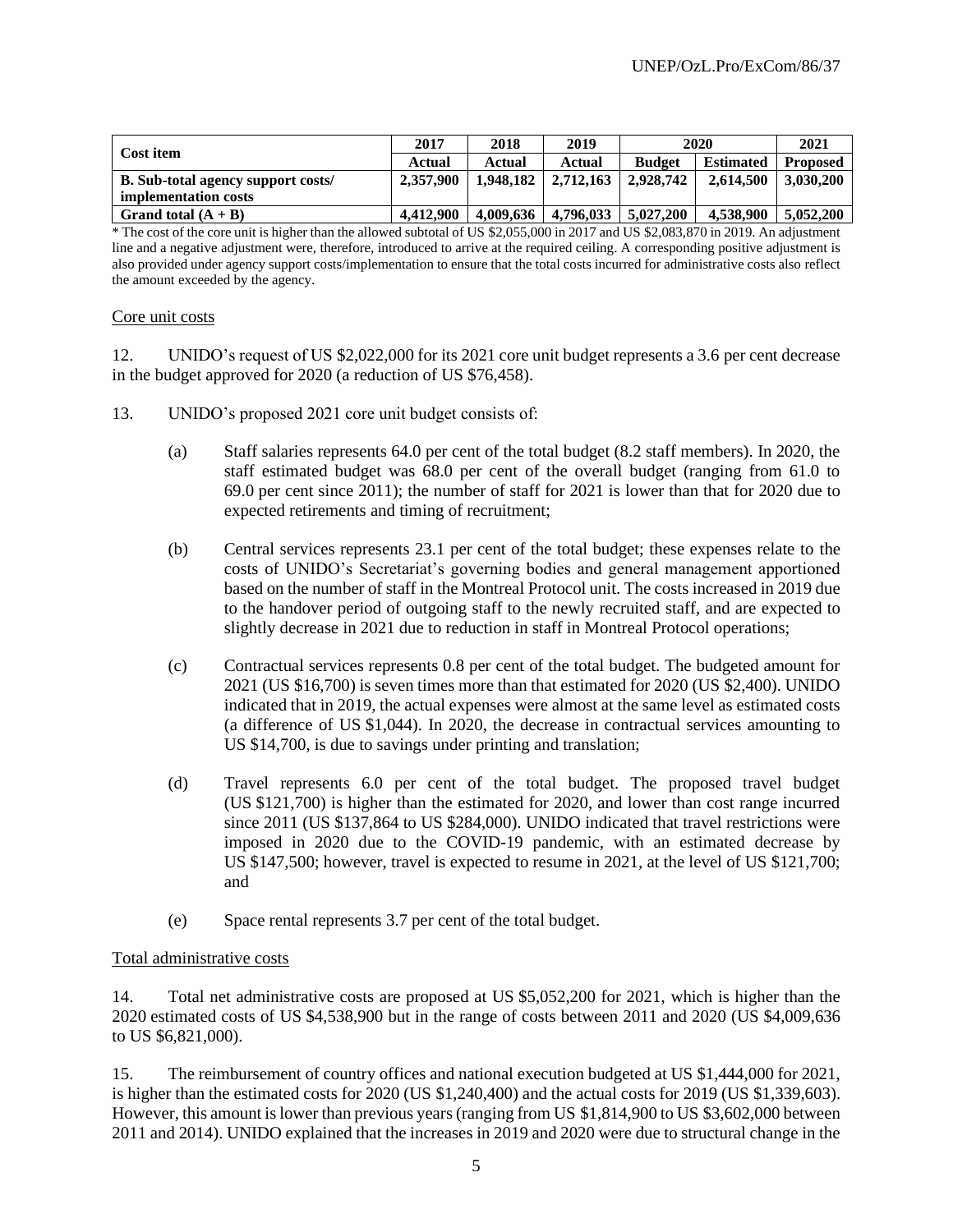UNIDO's technical cooperation delivery portfolio and enhancement of UNIDO field representation by filling a great number of vacant positions in the field aiming for an enhanced support.

16. Executing agency cost for 2021 (US \$1,586,200) is US \$212,100 higher than the 2020 budget estimate, and US \$199,607 higher than the actual 2019 cost. Executing agency costs have ranged from US \$1,354,611 to US \$3,302,800 for the 2011–2020 period. UNIDO explained that the decrease in the executing agency support cost in 2019 was due to change in the execution model with the Foreign Environmental Cooperation Center in China, and the decrease projected for 2020 (US \$668,500) was due to adjustments to the actual needs.

17. The expected resources available from the Multilateral Fund to UNIDO for administrative costs include the core unit costs and the agency support costs, plus any balance of income for administrative costs not previously used. Agency support costs are made available to UNIDO only after approved project costs are disbursed. Table 4 presents this information for 2017 to 2020.

| Table 4. Assessment of availability of income for future administrative costs for UNIDO (US \$) |
|-------------------------------------------------------------------------------------------------|
|-------------------------------------------------------------------------------------------------|

| <b>Description</b>                                | 2017        | 2018        | 2019        | $2020*$     |
|---------------------------------------------------|-------------|-------------|-------------|-------------|
| Net agency support costs plus core unit costs     | 3.415.244   | 4.432.565   | 3.469.423   | 4,249,537   |
| Total administrative cost excluding project costs | 4,412,900   | 4,009,636   | 4,796,033   | 4,538,900   |
| Balance per year                                  | (997.656)   | 422.929     | (1.326.610) | (289, 363)  |
| Running balance                                   | (3.042.315) | (2,619,386) | (3,945,996) | (4,235,359) |

\* Including agency support costs approved at the 85th meeting, and the value of agency support costs and core unit costs from submissions to the  $86<sup>th</sup>$  meeting.

18. Based on the analysis presented in Table 4, UNIDO could have a negative accumulated balance at the end of 2020, amounting to US \$4,235,359. UNIDO would have to generate at least US \$9,287,559 in agency support costs and core unit costs in 2021 to cover the total 2021 administrative costs of US \$5,052,200.

## **World Bank**

19. The Executive Committee approved the 2020 request for core unit funding for the World Bank at US \$1,735,000 (decision 84/61(b)). Table 5 presents the core unit budget and administrative costs provided by the World Bank from 2017 to 2021.

| ויט טש                                          |           |           |           |               |                  |                 |
|-------------------------------------------------|-----------|-----------|-----------|---------------|------------------|-----------------|
|                                                 | 2017      | 2018      | 2019      |               | 2020             | 2021            |
| <b>Cost item</b>                                | Actual    | Actual    | Actual    | <b>Budget</b> | <b>Estimated</b> | <b>Proposed</b> |
| A. Core unit                                    |           |           |           |               |                  |                 |
| Core unit personnel and contractual staff       | 1,086,340 | 1,226,215 | 1,250,888 | 1,200,000     | 991,571          | 1,235,000       |
| Travel (staff and consultant)                   | 178,550   | 180.873   | 151,281   | 185,000       | 38,481           | 200,000         |
| Space (rent and common costs)                   |           |           |           |               |                  | $\theta$        |
| Equipment supplies and other costs (computers,  | 262       | 1,637     | 0         | 10,000        | $\Omega$         | $\Omega$        |
| supplies, etc.)                                 |           |           |           |               |                  |                 |
| Contractual services (firms)                    | 189,400   | 73,389    | 38,983    | 100,000       | 50,249           | 85,000          |
| Reimbursement of central services for core unit | 210,378   | 245,946   | 249.954   | 240,000       | 212.643          | 215,000         |
| staff                                           |           |           |           |               |                  |                 |
| Adjustments ( $+$ = underuse and - = overrun)   | 60,070    | 6,940     | 43,894    | 0             | $\Omega$         | $\Omega$        |
| Return of funds $($ – $=$ returned funds)       | $-60,070$ | $-6,940$  | $-43,894$ | 0             | $\Omega$         | 0               |
| A. Sub-total core unit costs                    | 1,664,930 | 1.728.060 | 1,691,106 | 1,735,000     | 1,292,944        | 1,735,000       |
| <b>B.</b> Agency support costs/implementation   |           |           |           |               |                  |                 |
| Reimbursement of country offices and national   | 1,491,814 | 2,114,429 | 1,258,437 | 2,000,000     | 1,300,000        | 2,000,000       |
| execution, including overheads                  |           |           |           |               |                  |                 |

|         | Table 5. Core unit budget data and other administrative costs for 2017 to 2021 for the World Bank |  |  |  |
|---------|---------------------------------------------------------------------------------------------------|--|--|--|
| (US \$) |                                                                                                   |  |  |  |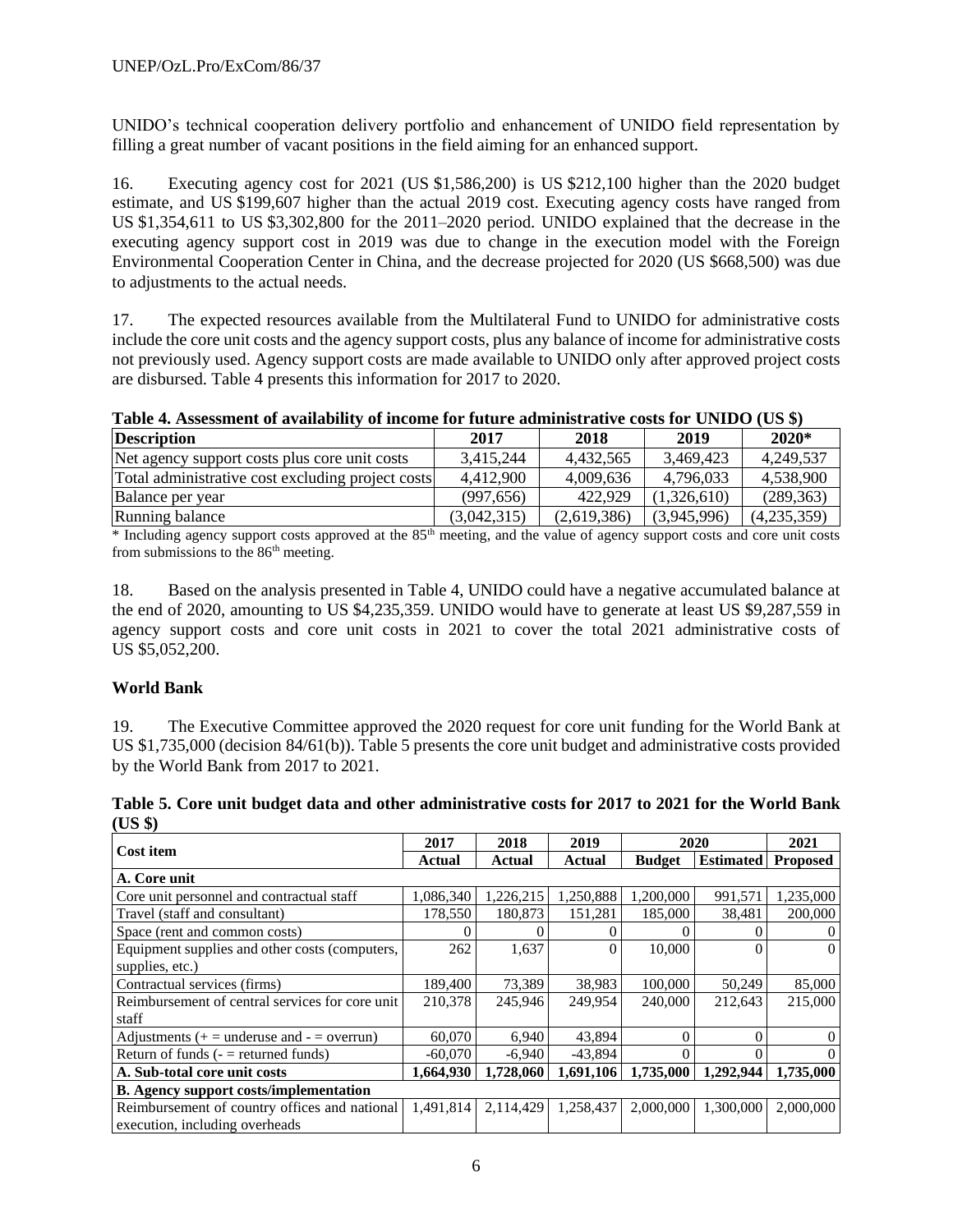| Cost item                                       | 2017      | 2018      | 2019      | 2020          |                  | 2021            |
|-------------------------------------------------|-----------|-----------|-----------|---------------|------------------|-----------------|
|                                                 | Actual    | Actual    | Actual    | <b>Budget</b> | <b>Estimated</b> | <b>Proposed</b> |
| Executing agency<br>support cost (internal),    |           |           |           |               | $\theta$         | 0               |
| including overheads                             |           |           |           |               |                  |                 |
| Financial intermediaries, including overheads   |           |           |           |               | 0                |                 |
| Reimbursement of central services for core unit |           |           |           |               |                  |                 |
| staff (including overhead)                      |           |           |           |               |                  |                 |
| Cost recovery                                   |           |           |           |               | 0                |                 |
| Adjustments $(+)$ = overrun and $-$ = underuse) |           |           |           |               | 0                | 0               |
| Project costs $(- = to be deducted and thus)$   |           |           |           |               |                  |                 |
| removed)                                        |           |           |           |               |                  |                 |
| В.<br>Sub-total<br>costs/<br>support<br>agency  | 1,491,814 | 2,114,429 | 1,258,437 | 2,000,000     | 1,300,000        | 2,000,000       |
| implementation costs                            |           |           |           |               |                  |                 |
| Grand total $(A + B)$                           | 3.156.744 | 3.842.489 | 2,949,544 | 3,735,000     | 2.592.944        | 3.735,000       |

#### Core unit costs

20. The World Bank's request of US \$1,735,000 for its 2021 core unit budget is in the same amount as its 2020 core unit budget as originally approved, but with slight increases in staff costs and travel, and decreases in other budget items (15.0 per cent in contractual service costs, 10.4 per cent in central services, and a 100.0 per cent in equipment supplies/operating costs). Unlike UNDP and UNIDO, the World Bank is not subsidized by revenue from agency support costs or its general fund.

- 21. The World Bank's proposed 2021 core unit budget consists of:
	- (a) Staff salaries represents 71.0 per cent of the total budget. The 2019 staff costs (US \$1,250,888) were 5.1 per cent higher than the 2019 estimated costs (US \$1,190,000). The World Bank indicated that higher staff costs had been anticipated at the time of preparing the 2019 budget. The World Bank explained that it follows activity-based accounting for staff and consultant time to apportion expenses for Montreal Protocol and non-Montreal Protocol activities; costs of staff and consultants are higher in 2021 compared to 2020 estimates because vacant staff positions would be filled;
	- (b) Reimbursement of central services represents 12.4 per cent of the total budget. The World Bank's reimbursement of central services in 2019 was 5.0 per cent higher than the estimated cost for 2019;
	- (c) Travel represents 11.5 per cent of the total budget. The proposed travel costs (US \$200,000) are higher than those estimated for 2020 (US \$38,481) and the actual costs in 2019 (US \$151,281). The World Bank indicated that the higher 2021 proposed travel costs are estimated based on an optimistic scenario with activities resuming to normal levels in 2021, noting that budget for 2021 is the same as budgeted for 2019; and
	- (d) Contractual services represents 4.9 per cent of the total budget. The 2021 proposed contractual services (firms) costs are higher than the actual cost for 2019 as they include costs for hosting two Montreal Protocol project implementation workshops, compared to one held in 2019. The World Bank explained that the 2019 actual costs for space and equipment/supplies were zero as these costs were absorbed by the World Bank budget (rather than the core unit budget); this resulted in US \$207 less in expenditures for equipment/supplies.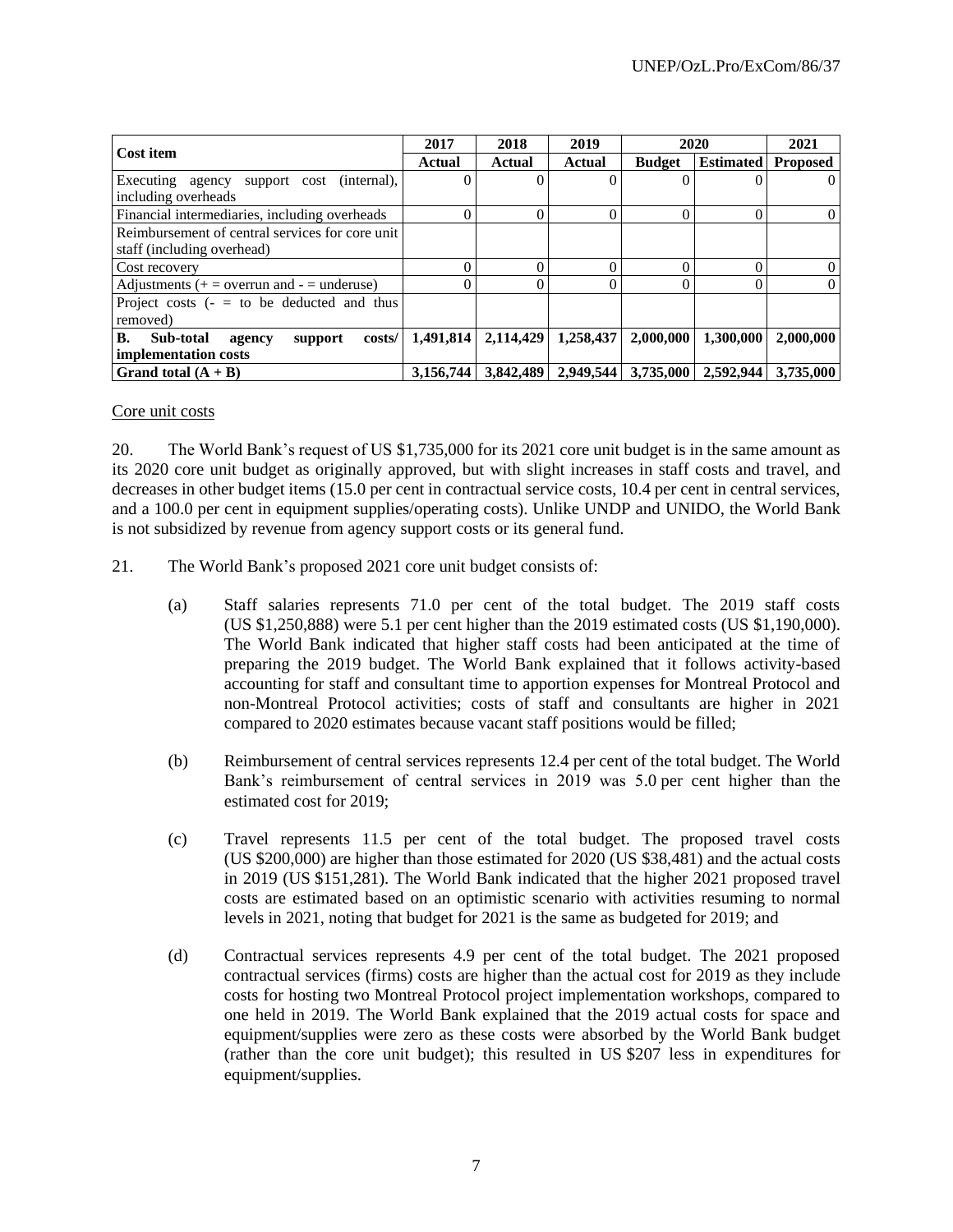22. The World Bank will return a total of US \$43,894 from core unit costs from 2019. The Executive Committee may wish to note, with appreciation, that the World Bank would be returning unused balances.

## Total administrative costs

23. The budget for reimbursement of country offices<sup>7</sup> proposed for 2021 (US \$2,000,000) is expected to be higher than the estimated costs for 2020 of US \$1,300,000. The total administrative costs are estimated at US \$3,735,000 in 2021, above the estimated costs for 2020 of US \$2,592,944.

24. The expected resources available to the World Bank for administrative costs include the core unit costs and the agency support costs plus any balance of income for administrative costs not previously used. Agency support costs are made available to the World Bank only after approved project costs are disbursed. Table 6 presents this information for 2017 and 2020.

**Table 6. Assessment of availability of income for future administrative costs for the World Bank (US \$)**

| <b>Description</b>                                | 2017        | 2018       | 2019      | $2020*$    |
|---------------------------------------------------|-------------|------------|-----------|------------|
| Net agency support costs plus core unit costs     | 1.882.431   | 3,295,636  | 1.958.493 | 1,905,591  |
| Total administrative cost excluding project costs | 3,156,744   | 3,842,489  | 2,949,544 | 2,592,944  |
| Balance per year                                  | (1,274,313) | (546, 853) | (991,051) | (687, 353) |
| Running balance                                   | 3,964,637   | 3.417.784  | 2,426,733 | 1,739,380  |

 $*$  Including agency support costs approved at the  $85<sup>th</sup>$  meeting, and the value of agency support costs and core unit costs from submissions to the 86<sup>th</sup> meeting.

25. Based on the analysis presented in Table 6, the World Bank could accumulate a balance of US \$1,739,380 based on approvals at the  $85<sup>th</sup>$  meeting and submissions to the  $86<sup>th</sup>$  meeting. The World Bank would have to generate at least US \$1,995,620 in agency support costs and core unit costs in 2021 to cover its expected total 2021 administrative costs of US \$3,735,000.

## **Analysis on the administrative cost regime and core unit funding**

26. At its 84<sup>th</sup> meeting, the Executive Committee requested the Secretariat to present, at the 86th meeting, the outcomes of the analysis on the administrative cost regime and core unit funding, taking into consideration relevant decisions by the Executive Committee, including those at its  $84<sup>th</sup>$  and 85th meetings, on the basis of which the Committee would decide whether the administrative cost regime of the Multilateral Fund for the 2018−2020 triennium could be maintained for the 2021−2023 triennium  $(decision 84/61(c))$ .

27. In light of the COVID-19 pandemic, on 10 June 2020, the Secretariat submitted for consideration by Executive Committee members a document with options for holding the  $85<sup>th</sup>$  and  $86<sup>th</sup>$  meetings, where *inter alia* the Committee would be invited to consider establishing an intersessional approval process similar to that for the 85<sup>th</sup> meeting, for the reports on projects with specific reporting requirements, relevant matters under the document of the Overview of issues identified under project review; and project proposals included under bilateral cooperation, 2020 work programme amendments of the implementing agencies and under country project documents. While consideration of UNEP's Compliance Assistance Programme and the core unit costs of UNDP, UNIDO and the World Bank would be subject to the discussion on the document on the Analysis of the administrative cost regime and core unit funding, requested under decision 84/61(c), the Executive Committee may wish to consider these funding requests intersessionally,

 $<sup>7</sup>$  For the World Bank, this budget item means the project fees received on approved projects are channelled to the</sup> project teams for project supervision and management. Project teams are mapped to what are known as "the Regions", i.e., the World Bank's operational arm.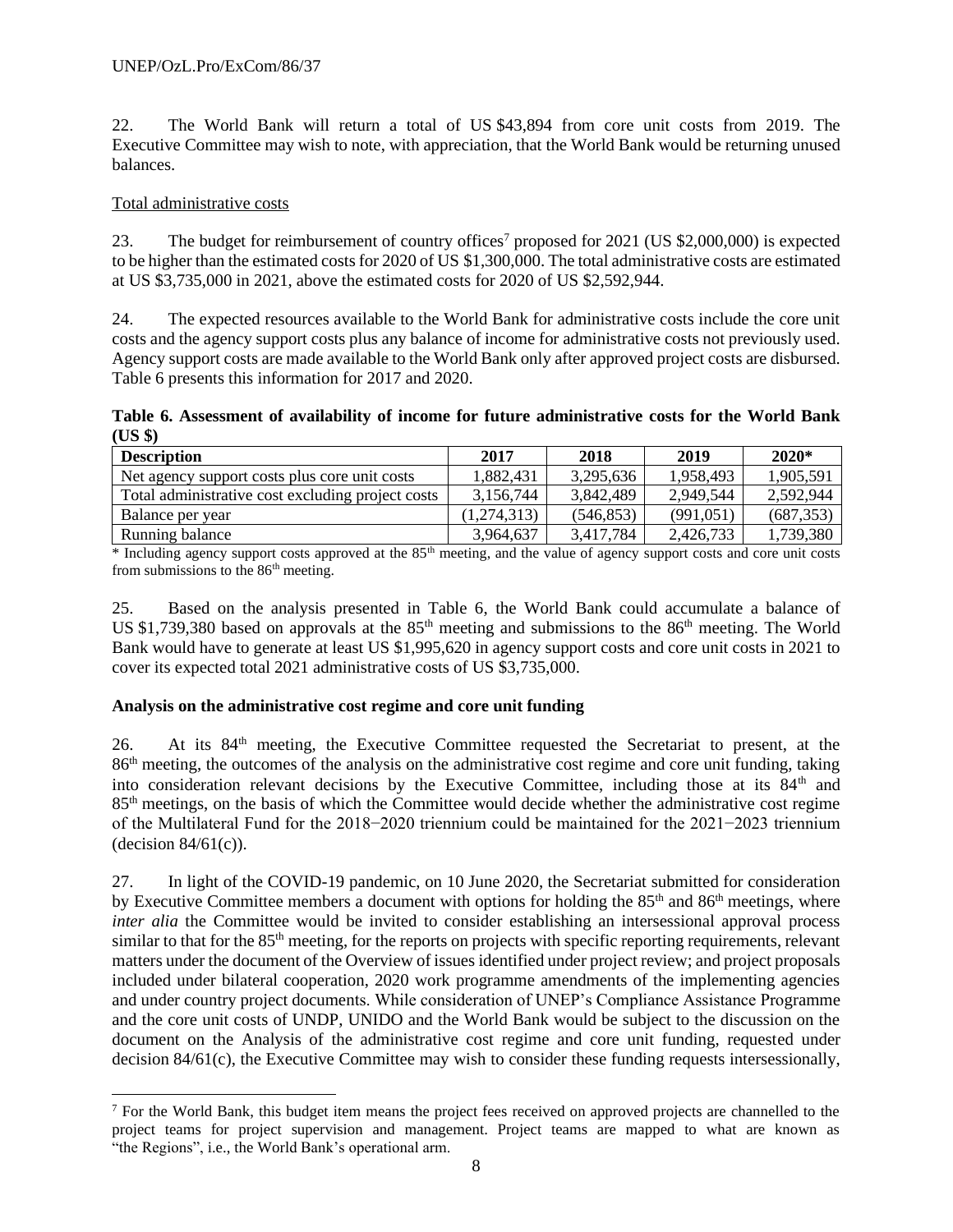as postponing its approval would have a major impact on staffing and operations of the implementing agencies.

28. As the Executive Committee agreed to consider the present document intersessionally, while noting that the administrative cost regime of the Multilateral Fund for the 2021−2023 triennium would require a discussion by the Committee at its  $86<sup>th</sup>$  meeting in March 2021 prior to its adoption, the Executive Committee may wish to approve the 2021 core unit budgets for UNDP, UNIDO and the World Bank as requested, on the understanding that the levels approved for the 2021 core unit budgets could be adjusted accordingly.

## **RECOMMENDATION**

- 29. The Executive Committee may wish:
	- (a) To note:
		- (i) The report on the 2021 core unit costs for UNDP, UNIDO and the World Bank as contained in document UNEP/OzL.Pro/ExCom/86/37;
		- (ii) With appreciation, that the core unit operation of the World Bank was again below its budgeted level and that the Bank would be returning unused balances of US \$43,894 to the Multilateral Fund at the  $86<sup>th</sup>$  meeting;
	- (b) To consider whether to approve the requested 2021 core unit budgets for:
		- (i) UNDP in the amount of US \$2,113,148;
		- (ii) UNIDO in the amount of US \$2,022,000; and
		- (iii) The World Bank in the amount of US \$1,735,000; and
	- (c) To note that the levels for the 2021 core unit budgets indicated in sub-paragraph (b) above could be adjusted based on the outcomes of discussion of the Analysis of the administrative cost regime and core unit funding (decision  $84/61(c)$ ), at the  $86<sup>th</sup>$  meeting in March 2021.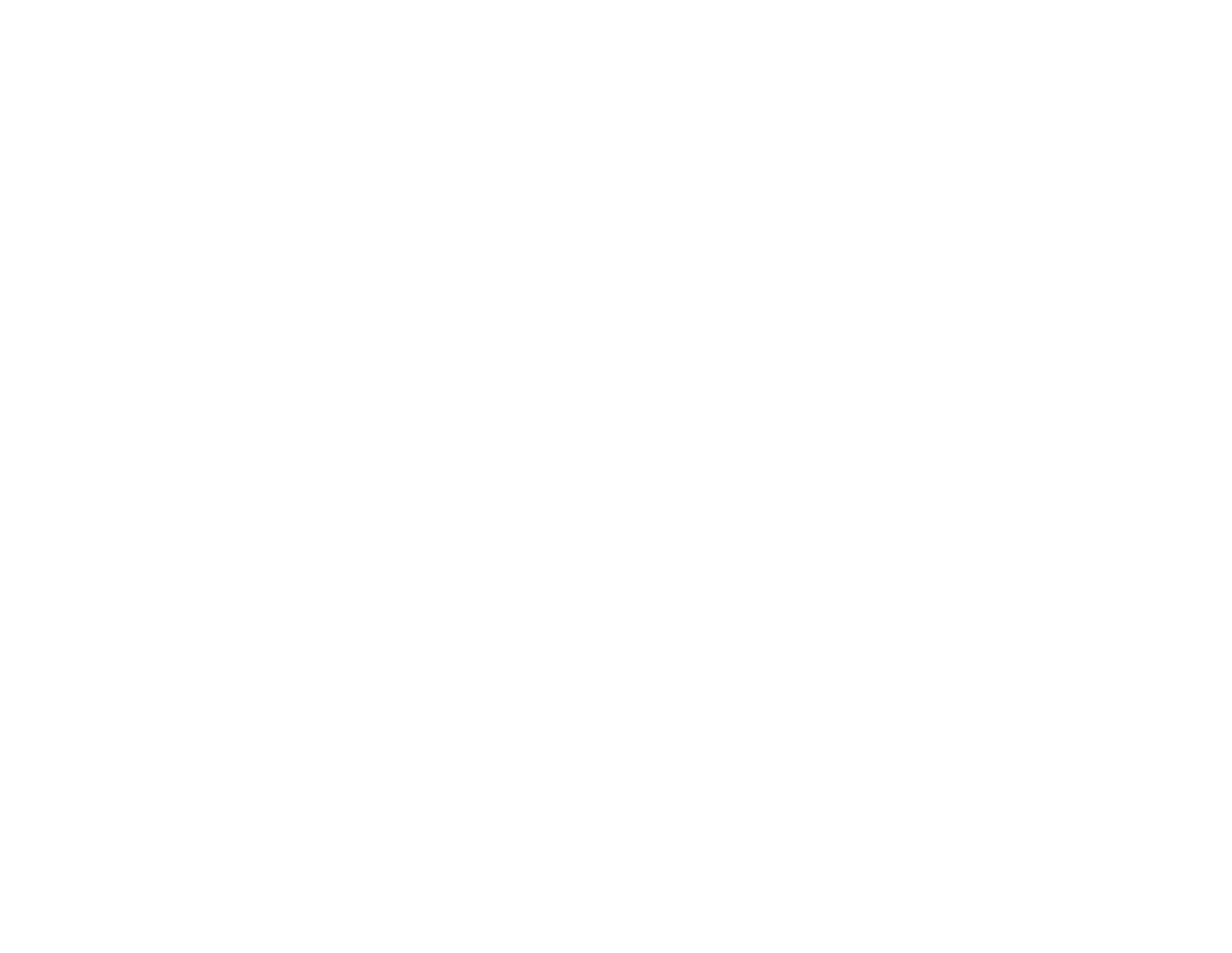#### **Annex I**

## **CORE UNIT BUDGET DATA AND OTHER ADMINISTRATIVE COSTS FOR 2011 TO 2021 FOR UNDP, UNIDO AND THE WORLD BANK (US \$)**

| <b>UNDP</b>                                                                     |                |                |                |               |                |                |            |                |                |               |                  |                |
|---------------------------------------------------------------------------------|----------------|----------------|----------------|---------------|----------------|----------------|------------|----------------|----------------|---------------|------------------|----------------|
| <b>Cost item</b>                                                                | 2011           | 2012           | 2013           | 2014          | 2015           | 2016           | 2017       | 2018           | 2019           | 2020          |                  | 2021           |
|                                                                                 | Actual         | Actual         | Actual         | <b>Actual</b> | Actual         | Actual         | Actual     | Actual         | Actual         | <b>Budget</b> | <b>Estimated</b> | Proposed       |
| A. Core unit                                                                    |                |                |                |               |                |                |            |                |                |               |                  |                |
| Core unit personnel and contractual staff                                       | 1,912,090      | 2,171,918      | 2,076,816      | 2,050,914     | 1,991,859      | 2,043,505      | 2,305,838  | 2,375,437      | 2,379,866      | 2,520,101     | 2,451,262        | 2,524,800      |
| Travel (staff and consultants)                                                  | 276.818        | 261,674        | 249,131        | 163,639       | 168,418        | 155,061        | 173,099    | 176.170        | 182,129        | 194.227       | 20,000           | 150,000        |
| Space (rent and common costs)                                                   | 103,991        | 104.805        | 101,236        | 105,219       | 109,380        | 159,872        | 162.982    | 164.998        | 153,176        | 181.910       | 160,835          | 168,877        |
| Equipment supplies and other costs (computers, supplies,<br>$etc.$ )            | 28,285         | 25,052         | 17.781         | 16.967        | 19.442         | 16.485         | 9,196      | 12.146         | 8.351          | 20,000        | 15,000           | 10,000         |
| Contractual services (firms)                                                    | $\theta$       | $\Omega$       | 18,461         | 22,955        | 16,175         | $\Omega$       | 24,547     | 13,510         | 24,300         | 25,000        | 5,000            | 25,000         |
| Reimbursement of central services for core unit staff                           | 389,935        | 258,332        | 384,704        | 311,137       | 317,160        | 251,317        | 308,375    | 381,004        | 240,968        | 350,000       | 250,000          | 250,000        |
| Adjustments $(+)$ = underuse and $-$ = overrun)                                 | $-740,353$     | $-837,220$     | $-849,676$     | $-658,389$    | $-595,905$     | $-585,526$     | $-929,036$ | $-1,053,880$   | $-904,918$     | $-1,192,781$  | $-803,638$       | $-1,015,528$   |
| Return of funds $($ – $=$ returned funds)                                       | $\overline{0}$ | $\overline{0}$ | $\overline{0}$ | $\Omega$      | $\overline{0}$ | $\overline{0}$ | $\Omega$   | $\overline{0}$ | $\overline{0}$ | $\Omega$      | $\Omega$         | $\Omega$       |
| A. Sub-total core unit costs*                                                   | 1,970,766      | 1,984,561      | 1,998,453      | 2,012,442     | 2,026,529      | 2,040,715      | 2,055,000  | 2,069,385      | 2,083,871      | 2,098,458     | 2,098,459        | 2,113,148      |
| <b>B.</b> Agency support costs/implementation                                   |                |                |                |               |                |                |            |                |                |               |                  |                |
| Reimbursement of country offices and national execution,<br>including overheads | 1,961,063      | 1,828,279      | 2,442,896      | 1,694,992     | 1,775,969      | 1,472,814      | 1,749,877  | 2,214,588      | 488,288        | 1,925,000     | 742,500          | 742,500        |
| Executing agency support cost (internal), including<br>overheads                | 27,975         | 612            | $\Omega$       | $\Omega$      | $\Omega$       | $\Omega$       | $\theta$   | $\Omega$       | $\theta$       | $\Omega$      | $\Omega$         | $\Omega$       |
| Financial intermediaries, including overheads                                   | 67,142         | $\Omega$       | $\Omega$       | $\Omega$      | $\overline{0}$ | $\Omega$       | $\theta$   | $\Omega$       | $\Omega$       | $\Omega$      | $\Omega$         | $\overline{0}$ |
| Reimbursement of central services for core unit staff<br>(including overhead)   |                |                |                |               |                |                |            |                |                |               |                  |                |
| Cost recovery                                                                   | 389.935        | 258,332        | 384,704        | 311,137       | 317,160        | 251.317        | 308,375    | 381.004        | 240.968        | 350,000       | 250,000          | 250,000        |
| Adjustments $(+)$ = overrun and $-$ = underuse)                                 | 740,353        | 837,220        | 849,676        | 658,389       | 595,905        | 585,526        | 929,036    | 1,053,880      | 904,918        | 1,192,781     | 803,638          | 1,015,528      |
| Project costs $(-1)$ to be deducted and thus removed)                           | $\Omega$       | $\Omega$       | $\Omega$       | $\Omega$      | $\overline{0}$ | $\Omega$       | $\Omega$   | $\theta$       | $\Omega$       | $\Omega$      | $\Omega$         |                |
| B. Sub-total agency support costs/implementation costs                          |                |                |                |               |                | 2,309,657      | 2,987,288  | 3,649,473      | 1.634.174      | 3,467,781     | 1,796,138        | 2,008,028      |
| <b>Total administrative support costs</b>                                       | 5,157,233      | 4,909,004      | 5,675,729      | 4,676,959     | 4,715,563      |                |            |                |                |               |                  |                |
| Supervisory costs incurred by MPU                                               | 49,250         | 47.028         | 47,801         | 53,814        | 56,970         |                |            |                |                |               |                  |                |
| Grand total $(A + B)$ **                                                        | 5.206.483      | 4.956.032      | 5,723,531      | 4,730,773     | 4,772,532      | 4.350.371      | 5.042.289  | 5.718.858      | 3.718.046      | 5,566,239     | 3.894.597        | 4,121,176      |
| Assessment of availability of income                                            |                |                |                |               |                |                |            |                |                |               |                  |                |
| Net agency support costs plus core unit costs***                                | 6.306.515      | 4,499,632      | 4,511,983      | 3,644,532     | 4,460,420      | 5,058,789      | 4,554,428  | 5,007,070      | 2,829,316      | 4.926.139     |                  |                |
| Total administrative cost                                                       | 5,206,483      | 4.956.032      | 5,723,531      | 4,730,773     | 4,772,532      | 4.350.371      | 5,042,289  | 5,718,858      | 3,718,046      | 3.894.597     |                  |                |
| Balance per year                                                                | 1.100.032      | $-456,400$     | $-1,211,548$   | $-1,086,241$  | $-312,112$     | 708,418        | $-487,862$ | $-711,788$     | $-888,730$     | 1,031,542     |                  |                |
| Running balance****                                                             | 3,205,328      | 2,748,929      | 1,537,381      | 451,140       | 139,028        | 847,446        | 359,584    | $-352,203$     | $-1,240,933$   | $-209.391$    |                  |                |

\* The cost of the core unit is higher than the allowed subtotal of US \$1,970,766 in 2011, US \$1,984,561 in 2012, US \$1,998,453 in 2013, US \$2,012,442 in 2014, US \$2,026,529 in 2015, US \$2,040,715 in 2016, US \$2,055,000 in 2017, US \$2,069,385 in 2018, US \$2,083,871 in 2019, and US \$2,098,459 in 2020. An adjustment line and a negative adjustment were, therefore, introduced to arrive at the required ceiling. A corresponding positive adjustment is also provided under agency support costs/implementation to ensure that the total costs incurred for administrative costs also reflect the amount exceeded by the agency.

\*\*Reflects total annual amount provided by the Multilateral Fund. In the transition to the revised reporting format, the budget lines "total administrative support costs", and "supervisory costs incurred by Montreal Protocol Unit" are reflected in order to show trends in the period between 2011 and 2015. These lines will be removed over time.

\*\*\* For 2020, including agency support costs approved at the 85<sup>th</sup> meeting, and the value of agency support costs and core unit costs from submissions to the 86<sup>th</sup> meeting.

\*\*\*\*\* Excludes any balance from years prior to 2002.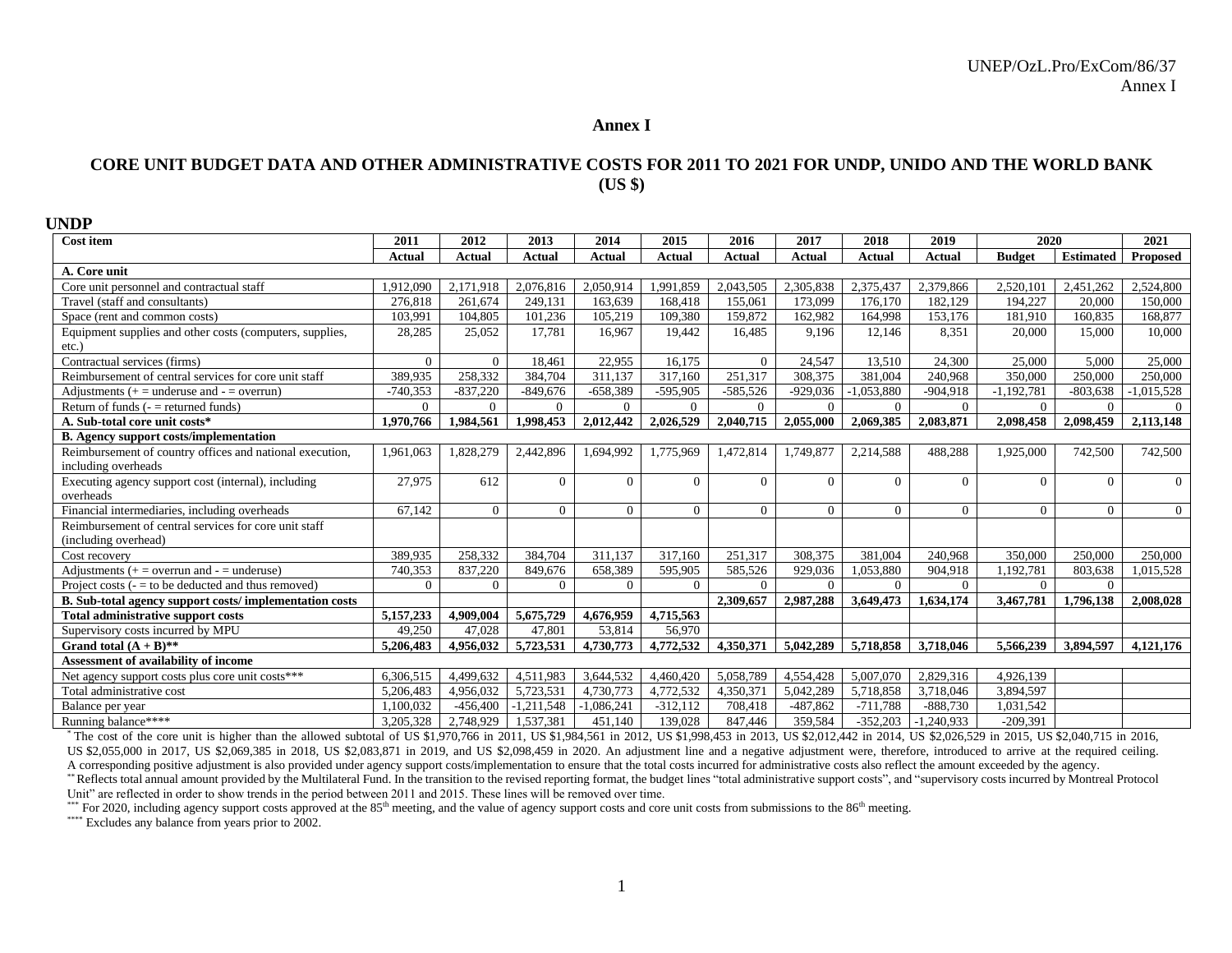#### **UNIDO**

| <b>Cost item</b>                                      | 2011          | 2012         | 2013          | 2014          | 2015         | 2016           | 2017           | 2018           | 2019           | 2020           |                  | 2021            |
|-------------------------------------------------------|---------------|--------------|---------------|---------------|--------------|----------------|----------------|----------------|----------------|----------------|------------------|-----------------|
|                                                       | <b>Actual</b> | Actual       | <b>Actual</b> | <b>Actual</b> | Actual       | <b>Actual</b>  | <b>Actual</b>  | Actual         | <b>Actual</b>  | <b>Budget</b>  | <b>Estimated</b> | <b>Proposed</b> |
| A. Core unit                                          |               |              |               |               |              |                |                |                |                |                |                  |                 |
| Core unit personnel and contractual staff             | 1,390,300     | 1,550,900    | ,445,700      | 1,380,600     | 1,293,800    | ,383,600       | 1,501,300      | ,307,624       | ,351,602       | ,307,800       | .317,600         | 1,294,600       |
| Travel (staff and consultant)                         | 139,700       | 175,100      | 284,000       | 161,800       | 147,700      | 161,100        | 157,800        | 196,736        | 137,864        | 168,500        | 21,000           | 121,700         |
| Space (rent and common costs)                         | 90.600        | 89.300       | 99,400        | 71,800        | 75,400       | 76,200         | 76,600         | 80,548         | 84,323         | 83,100         | 71,200           | 73,900          |
| Equipment supplies and other costs (computers,        | 54,100        | 30.900       | 51,800        | 41,100        | 52,600       | 30,900         | 48,000         | 33,842         | 63,164         | 56,800         | 39,400           | 48,000          |
| supplies, etc.)                                       |               |              |               |               |              |                |                |                |                |                |                  |                 |
| Contractual services (firms)                          | 200           | 700          | 700           | 2,000         | 17,500       | 1,000          | 4,900          | 580            | 6,356          | 17,100         | 2,400            | 16,700          |
| Reimbursement of central services for core unit staff | 510,400       | 414,200      | 498,800       | 454,200       | 447,300      | 432,900        | 471,600        | 442,123        | 464,626        | 535,700        | 472,800          | 467,100         |
| Adjustments $(+)$ = underuse and $-$ = overrun)       | $-214,534$    | $-276,539$   | $-381,947$    | $-99,058$     | $-7,771$     | $-44,985$      | $-205,200$     | 7,931          | $-24,066$      | $-70,542$      | $\Omega$         | $\Omega$        |
| Return of funds $($ –  = returned funds)              |               |              |               |               |              | $\overline{0}$ | $\overline{0}$ | $-7,931$       | $\theta$       | $\Omega$       | $\Omega$         | $\Omega$        |
| A. Sub-total core unit costs*                         | 1.970.766     | 1,984,561    | 1,998,453     | 2,012,442     | 2,026,529    | 2,040,715      | 2,055,000      | 2,061,454      | 2,083,870      | 2,098,458      | 1,924,400        | 2,022,000       |
| <b>B.</b> Agency support costs/implementation         |               |              |               |               |              |                |                |                |                |                |                  |                 |
| Reimbursement of country offices and national         | 2,857,600     | 1,818,300    | 3,602,000     | 1,814,900     | 1,327,500    | 1,145,400      | 584,300        | 729,854        | 1,339,603      | 815,600        | 1,240,400        | 1,444,000       |
| execution, including overheads                        |               |              |               |               |              |                |                |                |                |                |                  |                 |
| Executing agency support cost (internal), including   | 2,226,400     | 2,900,900    | 3,302,800     | 2,913,500     | 2,289,600    | 1,600,400      | 1,703,200      | 1,354,611      | 1,386,593      | 2,042,600      | 1,374,100        | 1,586,200       |
| overheads                                             |               |              |               |               |              |                |                |                |                |                |                  |                 |
| Financial intermediaries, including overheads         |               |              |               |               |              | $\overline{0}$ | $\overline{0}$ | $\overline{0}$ | $\overline{0}$ | $\overline{0}$ | $\overline{0}$   | $\overline{0}$  |
| Reimbursement of central services for core unit       |               |              |               |               |              |                |                |                |                |                |                  |                 |
| staff (including overhead)                            |               |              |               |               |              |                |                |                |                |                |                  |                 |
| Cost recovery                                         |               |              |               |               |              | $\Omega$       | $\overline{0}$ | $\overline{0}$ | $\theta$       | $\overline{0}$ | $\mathbf{0}$     | $\overline{0}$  |
| Adjustments $(+)$ = overrun and $-$ = underuse)       | 214,534       | 276,539      | 381,947       | 99,058        | 7,771        | 44,985         | 205,200        | $\Omega$       | 24,066         | 70,542         | $\theta$         | $\mathbf{0}$    |
| Project costs $(-1)$ to be deducted and thus removed) |               |              |               |               |              | $-187,800$     | $-134,800$     | $-136,283$     | $-38,099$      | $\Omega$       | $\theta$         | $\theta$        |
| <b>B.</b> Sub-total agency support costs/             |               |              |               |               |              | 2,602,985      | 2,357,900      | 1,948,182      | 2,712,163      | 2,928,742      | 2,614,500        | 3,030,200       |
| implementation costs                                  |               |              |               |               |              |                |                |                |                |                |                  |                 |
| <b>Total administrative support costs</b>             | 7,269,300     | 6,980,300    | 9,285,200     | 6.839.900     | 5,651,400    |                |                |                |                |                |                  |                 |
| Minus project-related costs                           | -1,779,869    | $-1,798,710$ | $-2,464,200$  | $-2,308,000$  | $-977,800$   |                |                |                |                |                |                  |                 |
| Grand total $(A + B)$ **                              | 5,489,431     | 5,181,590    | 6,821,000     | 4,531,900     | 4,673,600    | 4,643,700      | 4,412,900      | 4,009,636      | 4,796,033      | 5,027,200      | 4,538,900        | 5,052,200       |
| Assessment of availability of income                  |               |              |               |               |              |                |                |                |                |                |                  |                 |
| Net agency support costs plus core unit costs***      | 7,751,798     | 4,370,870    | 4,216,687     | 3,997,890     | 4,716,851    | 4,609,452      | 3,415,244      | 4,432,565      | 3,469,423      | 4,249,537      |                  |                 |
| Total administrative cost excluding project-related   | 5,489,431     | 5,181,590    | 6,821,000     | 4,531,900     | 4,673,600    | 4,643,700      | 4,412,900      | 4,009,636      | 4,796,033      | 4,538,900      |                  |                 |
| costs                                                 |               |              |               |               |              |                |                |                |                |                |                  |                 |
| Balance per year                                      | 2,262,367     | $-810,720$   | $-2,604,313$  | $-534,010$    | 43,251       | $-34,248$      | $-997,656$     | 422,929        | $-1,326,610$   | $-289,363$     |                  |                 |
| Running balance****                                   | 1.895.381     | 1.084.661    | $-1,519,652$  | $-2.053.662$  | $-2.010.411$ | $-2.044.659$   | $-3.042.315$   | $-2,619,386$   | $-3.945.996$   | $-4,235,359$   |                  |                 |

\* The cost of the core unit is higher than the allowed subtotal of US \$1,970,766 in 2011, US \$1,984,561 in 2012, US \$1,998,453 in 2013, US \$2,012,442 in 2014, US \$2,026,529 in 2015, US \$2,040,715 in 2016, US \$2,055,000 in 2017 and US \$2,083,870 in 2019. An adjustment line and a negative adjustment were, therefore, introduced to arrive at the required ceiling. A corresponding positive adjustment is also provided under agency support costs/implementation to ensure that the total costs incurred for administrative costs also reflect the amount exceeded by the agency.

\*\* Reflects total annual amount provided by the Multilateral Fund. In the transition to the revised reporting format, the budget lines "total administrative support costs", and "minus project-related costs" are reflected in order to show trends in the period between 2011 and 2015. These lines will be removed over time.

\*\*\* For 2020, including agency support costs approved at the 85<sup>th</sup> meeting, and the value of agency support costs and core unit costs from submissions to the 86<sup>th</sup> meeting.

\*\*\*\* The Secretariat had estimated a running balance in 2007 since 2002 of US \$2,127,930, but UNIDO's balance of US \$1,828,243 is used instead of the Secretariat's calculation.